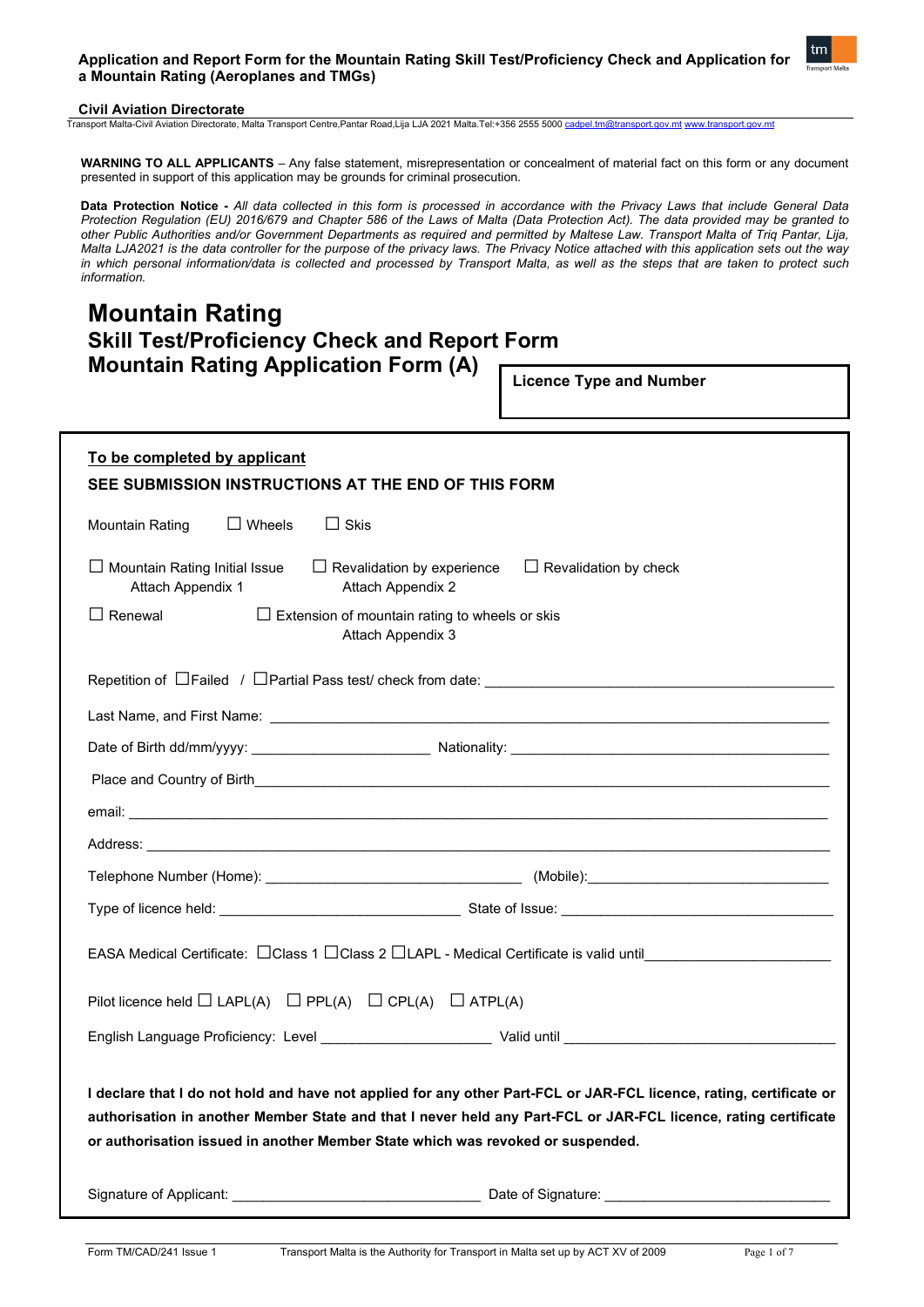

Г

# **Mountain Rating Skill Test/ Proficiency Check – Details of the Flight and Result of the Test**

|                                                                                                                                                                                                                                                                                                                                                                                                                                                                                                                                                                                                                                    | <b>Licence Number</b>                         |  |  |
|------------------------------------------------------------------------------------------------------------------------------------------------------------------------------------------------------------------------------------------------------------------------------------------------------------------------------------------------------------------------------------------------------------------------------------------------------------------------------------------------------------------------------------------------------------------------------------------------------------------------------------|-----------------------------------------------|--|--|
| To be Completed by the Examiner                                                                                                                                                                                                                                                                                                                                                                                                                                                                                                                                                                                                    |                                               |  |  |
| Details of Flight:                                                                                                                                                                                                                                                                                                                                                                                                                                                                                                                                                                                                                 | $\Box$ Wheels $\Box$ Skis                     |  |  |
|                                                                                                                                                                                                                                                                                                                                                                                                                                                                                                                                                                                                                                    |                                               |  |  |
| $\Box$ Skill Test<br>$\Box$ Revalidation<br>$\Box$ Renewal                                                                                                                                                                                                                                                                                                                                                                                                                                                                                                                                                                         |                                               |  |  |
|                                                                                                                                                                                                                                                                                                                                                                                                                                                                                                                                                                                                                                    |                                               |  |  |
|                                                                                                                                                                                                                                                                                                                                                                                                                                                                                                                                                                                                                                    |                                               |  |  |
|                                                                                                                                                                                                                                                                                                                                                                                                                                                                                                                                                                                                                                    |                                               |  |  |
|                                                                                                                                                                                                                                                                                                                                                                                                                                                                                                                                                                                                                                    |                                               |  |  |
|                                                                                                                                                                                                                                                                                                                                                                                                                                                                                                                                                                                                                                    |                                               |  |  |
| Number of landing __________________________________(Minimum 6)Route: ______________________________                                                                                                                                                                                                                                                                                                                                                                                                                                                                                                                               |                                               |  |  |
| $\Box$ Mark if a glacier site was used (Required for Mountain Rating on Skis)<br>Result of the test:                                                                                                                                                                                                                                                                                                                                                                                                                                                                                                                               |                                               |  |  |
| <b>ORAL EXAMINATION</b>                                                                                                                                                                                                                                                                                                                                                                                                                                                                                                                                                                                                            | $\Box$ PASS $\Box$ FAIL*                      |  |  |
| <b>PRACTICAL SKILL TEST</b>                                                                                                                                                                                                                                                                                                                                                                                                                                                                                                                                                                                                        | $\Box$ PASS $\Box$ FAIL* $\Box$ PARTIAL PASS* |  |  |
| *Examiner Remarks:                                                                                                                                                                                                                                                                                                                                                                                                                                                                                                                                                                                                                 |                                               |  |  |
| I hereby declare that I have established communication with the applicant without language barriers. I made the applicant<br>aware of the consequences of providing incomplete, inaccurate or false information. I verified that the applicant complies<br>with the qualification, training and experience requirements in Part FCL. I confirm that all required manoeuvres and<br>exercises have been completed, as well as the verbal theoretical examination, where applicable. I also declare that I<br>have reviewed and applied the national procedures and requirements of the applicant's competent authority contained in |                                               |  |  |
| version (insert document version as published on the EASA website) _________________________________<br>оf                                                                                                                                                                                                                                                                                                                                                                                                                                                                                                                         |                                               |  |  |
| the Examiner Differences Document.                                                                                                                                                                                                                                                                                                                                                                                                                                                                                                                                                                                                 |                                               |  |  |
|                                                                                                                                                                                                                                                                                                                                                                                                                                                                                                                                                                                                                                    |                                               |  |  |
|                                                                                                                                                                                                                                                                                                                                                                                                                                                                                                                                                                                                                                    |                                               |  |  |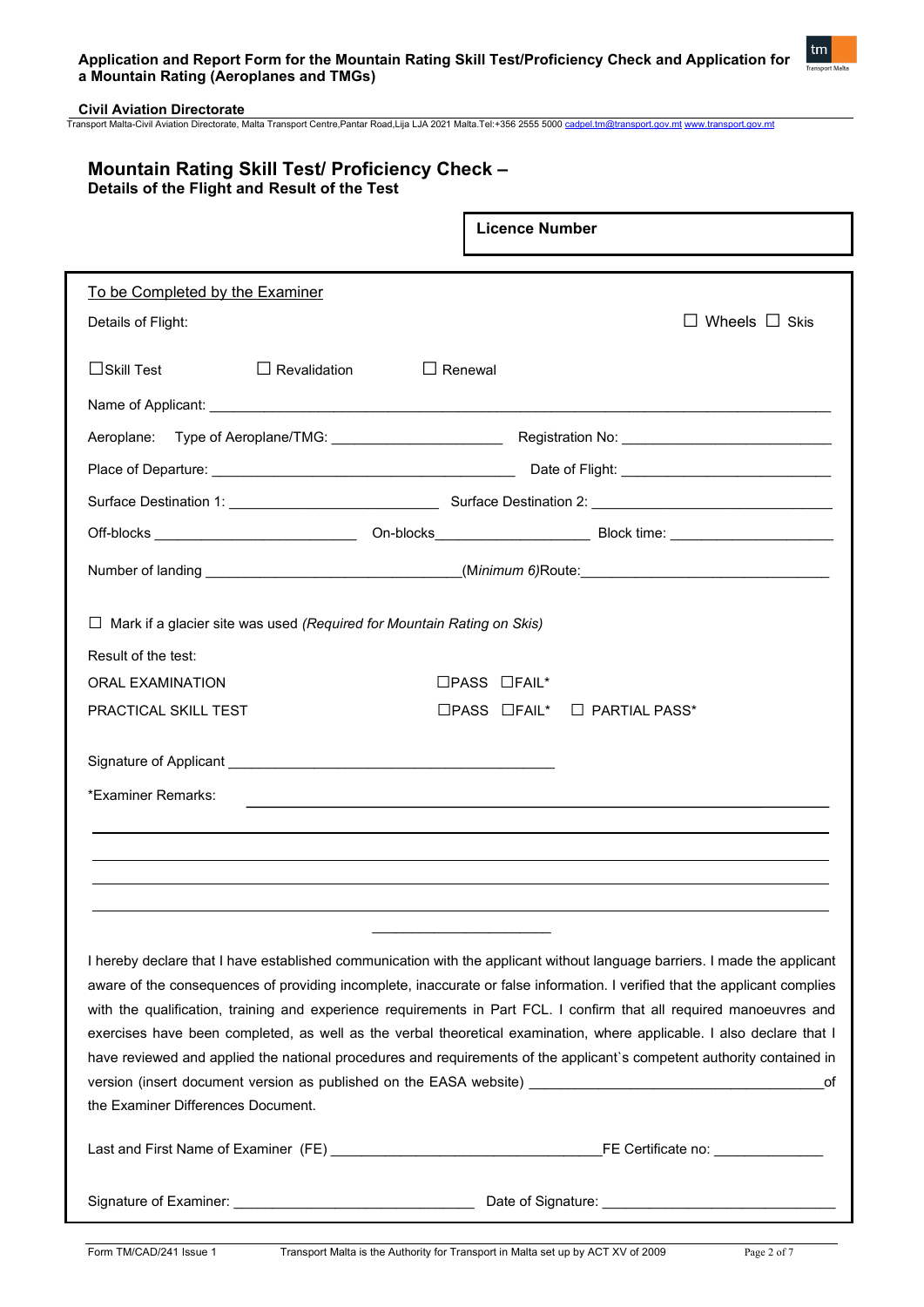

# **Application for Mountain Rating Initial Issue**

# **Appendix 1 Complete if applicable**

Licence No:

| To be Completed by ATO and signed by Head of Training                                                                                                                           |  |  |  |
|---------------------------------------------------------------------------------------------------------------------------------------------------------------------------------|--|--|--|
|                                                                                                                                                                                 |  |  |  |
|                                                                                                                                                                                 |  |  |  |
|                                                                                                                                                                                 |  |  |  |
| $\Box$ wheels<br>$\Box$ skis                                                                                                                                                    |  |  |  |
| Maximum 24 months                                                                                                                                                               |  |  |  |
| Theoretical knowledge instruction for the Mountain Rating<br>1.<br>$\Box$ The applicant completed the approved Theoretical Knowledge instruction on mountain rating at the ATO. |  |  |  |
| Flight instruction for the Mountain Rating<br>2.                                                                                                                                |  |  |  |
| $\Box$ The applicant completed the approved flight Instruction for the mountain rating at the ATO.                                                                              |  |  |  |
| The ATO confirms that the applicant has completed the training required by the approved syllabus, and                                                                           |  |  |  |
| recommends the applicant for the Mountain Rating Skill test on $\Box$ wheels or $\Box$ skis.                                                                                    |  |  |  |
|                                                                                                                                                                                 |  |  |  |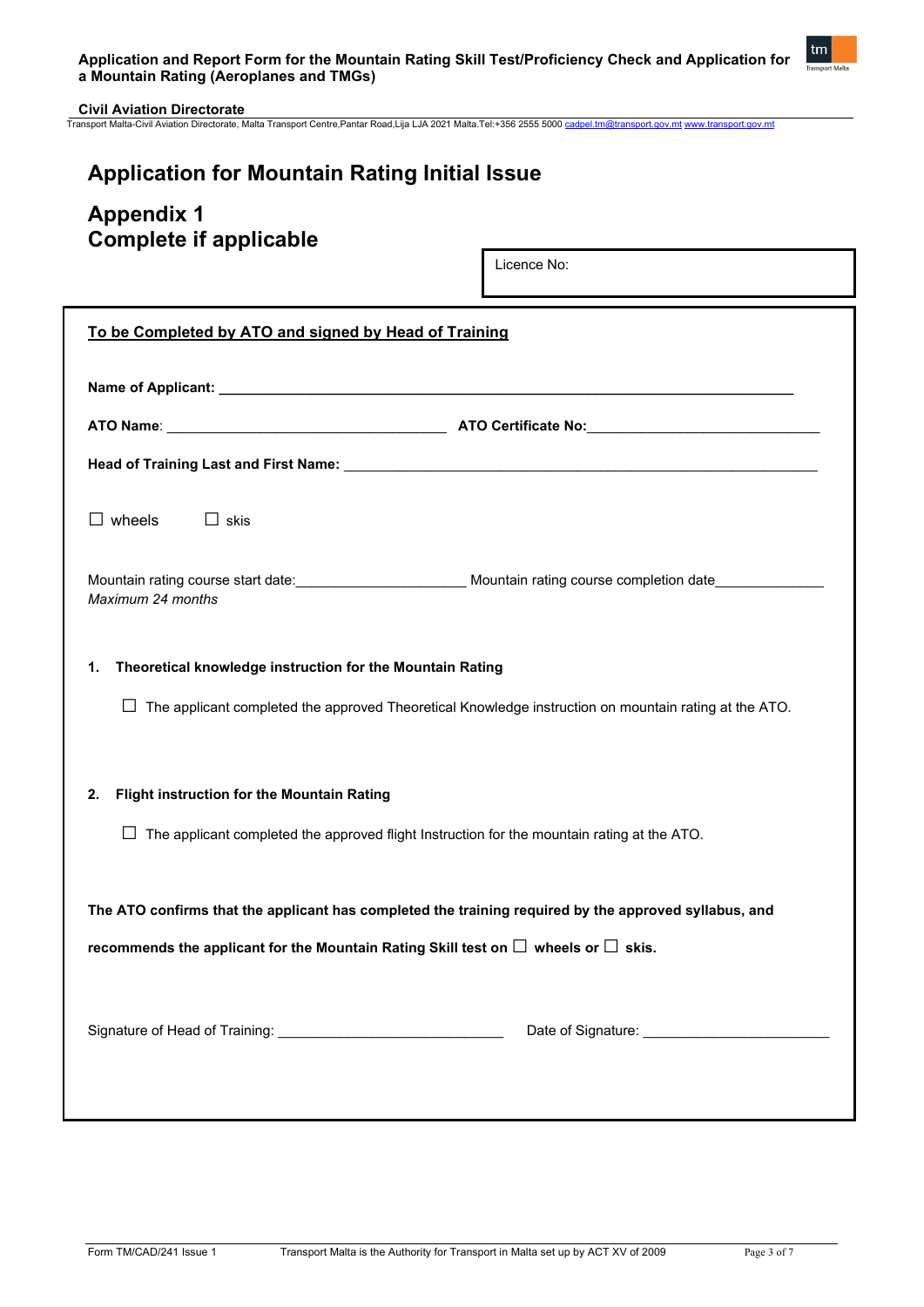

| <b>Application for Revalidation by experience</b><br><b>Appendix 2</b><br><b>Complete if applicable</b>                                                                                                                                                                                                                                              |  |  |  |
|------------------------------------------------------------------------------------------------------------------------------------------------------------------------------------------------------------------------------------------------------------------------------------------------------------------------------------------------------|--|--|--|
| Licence No:                                                                                                                                                                                                                                                                                                                                          |  |  |  |
| To be Completed by the applicant                                                                                                                                                                                                                                                                                                                     |  |  |  |
|                                                                                                                                                                                                                                                                                                                                                      |  |  |  |
| Number of complete mountain landings : _________________________Minimum 6 full landings within the 24 months preceding the expiry<br>date of the mountain rating.                                                                                                                                                                                    |  |  |  |
|                                                                                                                                                                                                                                                                                                                                                      |  |  |  |
|                                                                                                                                                                                                                                                                                                                                                      |  |  |  |
| To be Completed by the examiner                                                                                                                                                                                                                                                                                                                      |  |  |  |
|                                                                                                                                                                                                                                                                                                                                                      |  |  |  |
| <b>Licence Endorsement</b>                                                                                                                                                                                                                                                                                                                           |  |  |  |
| I checked the applicant's logbook on Date (dd/mm/yyyy): ________________________ and confirm that within<br>the 24 months preceding the expiry date of the rating, the applicant completed at least 6 (six) mountain<br>landing. I have revalidated the Mountain rating on the applicant's licence and it is now valid until<br>$(2 \text{ years});$ |  |  |  |
|                                                                                                                                                                                                                                                                                                                                                      |  |  |  |
|                                                                                                                                                                                                                                                                                                                                                      |  |  |  |
|                                                                                                                                                                                                                                                                                                                                                      |  |  |  |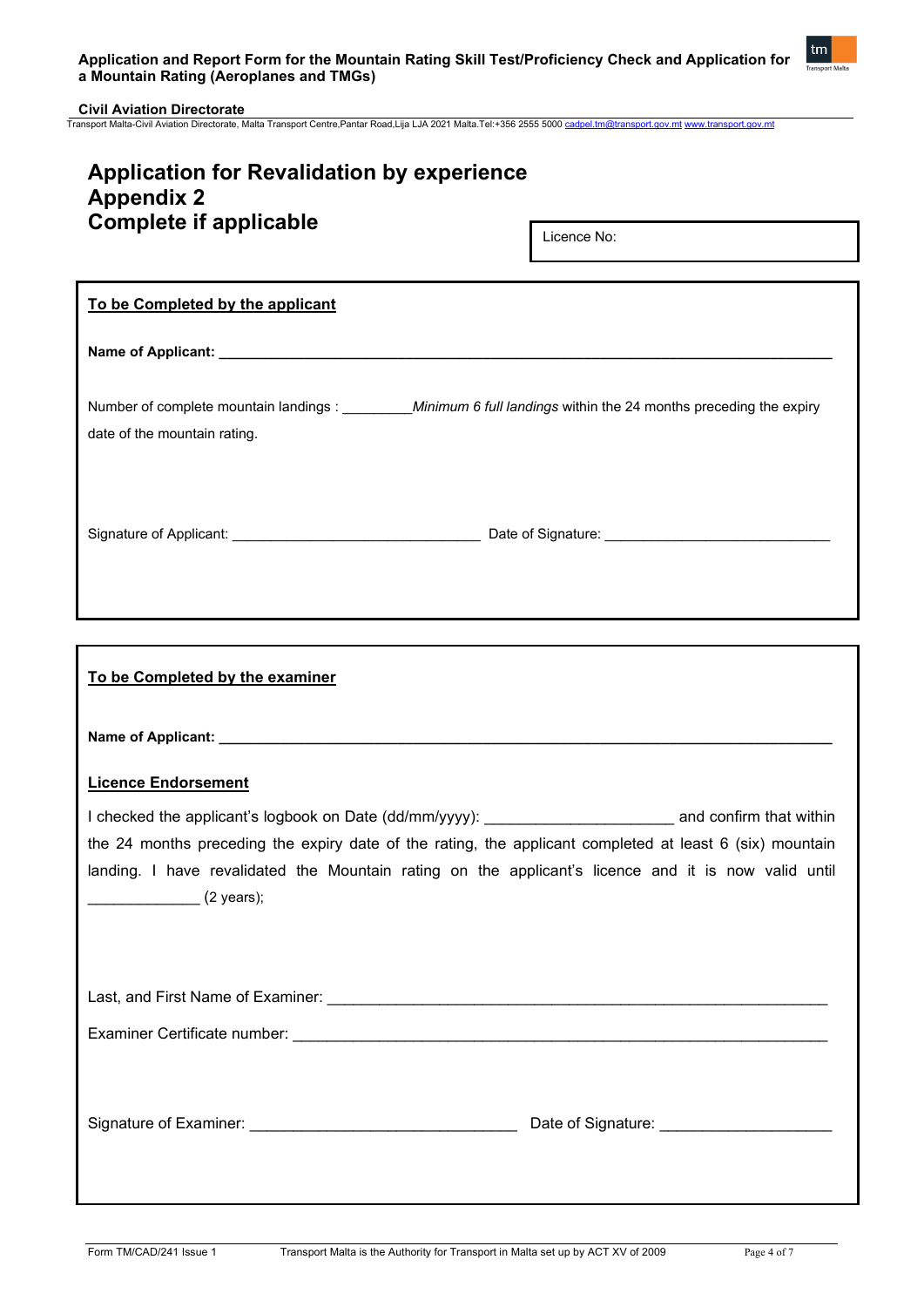

# **Application for Extension of Mountain Rating to Wheels or Skis**

# **Appendix 3 Complete if applicable**

Licence No:

| To be Completed by Mountain Flight Instructor                                                                                |  |  |
|------------------------------------------------------------------------------------------------------------------------------|--|--|
| Name of Applicant: _______________                                                                                           |  |  |
| <b>Course for extension of Mountain Rating to Wheels</b>                                                                     |  |  |
| Theoretical knowledge instruction for the Mountain Rating<br>1.                                                              |  |  |
| The applicant completed the approved Theoretical Knowledge Instruction for the extension of mountain rating to<br>wheels.    |  |  |
| Flight instruction for the Mountain Rating<br>2.                                                                             |  |  |
| The applicant completed the approved flight Instruction for the extension of mountain rating to wheels.<br>⊔                 |  |  |
| or                                                                                                                           |  |  |
| <b>Course for extension of Mountain Rating to Skis</b>                                                                       |  |  |
| Theoretical knowledge instruction for the Mountain Rating<br>$\mathbf{1}$ .                                                  |  |  |
| The applicant completed the approved Theoretical Knowledge Instruction for the extension of mountain rating to<br>ப<br>skis. |  |  |
| Flight instruction for the Mountain Rating<br>2.                                                                             |  |  |
| The applicant completed the approved flight Instruction for the extension of mountain rating to skis.<br>⊔                   |  |  |
|                                                                                                                              |  |  |
| Last and First Name of Instructor: __________________________________ Instructor Licence number: ______________              |  |  |
|                                                                                                                              |  |  |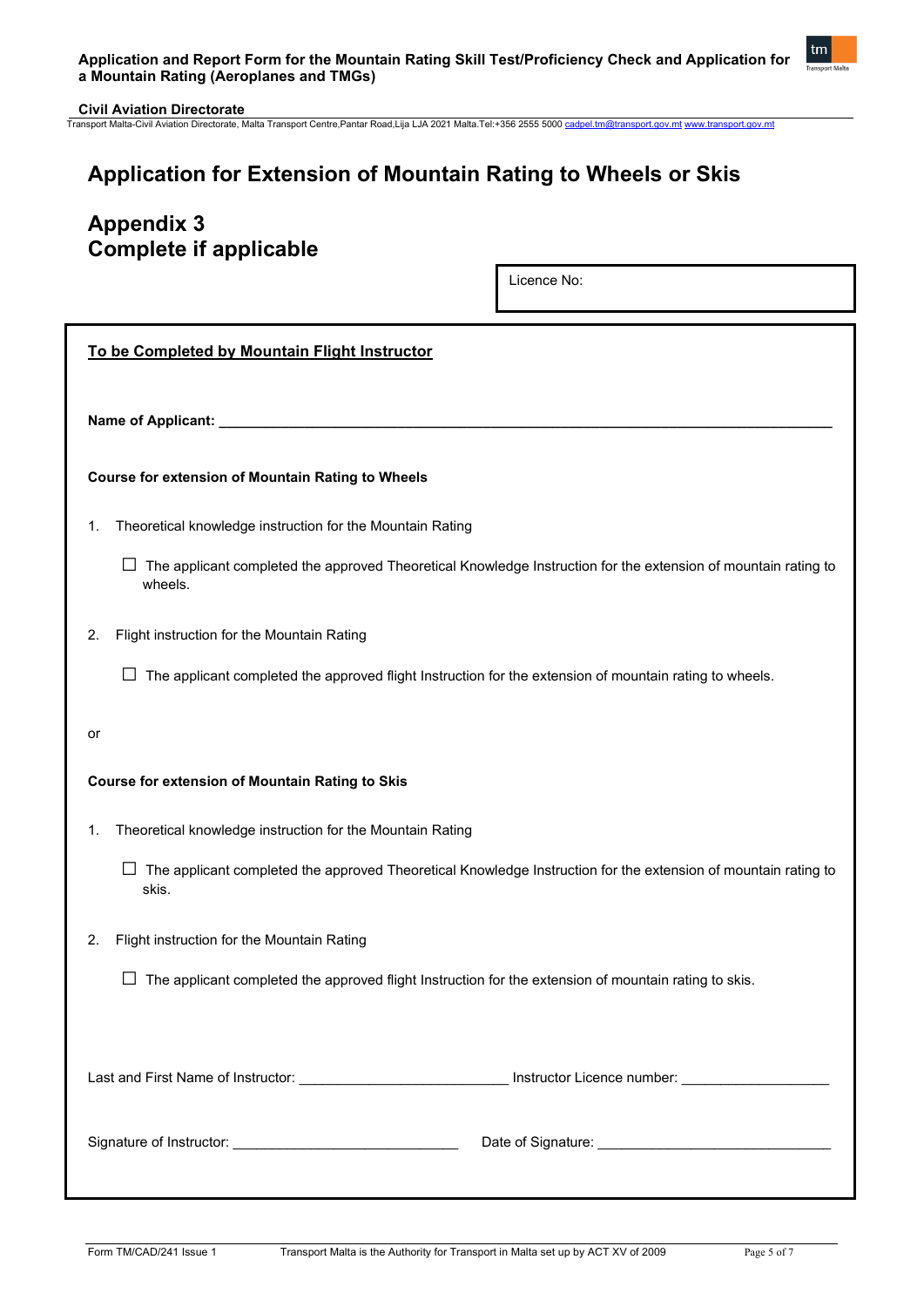## **Application and Report Form for the Mountain Rating Skill Test/Proficiency Check and Application for a Mountain Rating (Aeroplanes and TMGs)**



#### **Civil Aviation Directorate** Transport Malta-Civil Aviation Directorate, Malta Transport Centre,Pantar Road,Lija LJA 2021 Malta.Tel:+356 2555 5000 [cadpel.tm@transport.gov.mt](mailto:cadpel.tm@transport.gov.mt) [www.transport.gov.mt](http://www.transport.gov.mt/)

# **Submission Instructions**

| <b>Documents required:</b> |                                                                                                                                                                                               | <b>Office</b><br><b>Use Only</b> |
|----------------------------|-----------------------------------------------------------------------------------------------------------------------------------------------------------------------------------------------|----------------------------------|
| 1.                         | A copy of the Malta ID Card (both sides) or Passport [Original has to be presented<br>before licence is collected / Not required if the applicant already holds a Malta<br>Part-FCL licence]. | $^\circledR$                     |
| 2.                         | A copy of the Medical Certificate [Original has to be presented before licence is collected]                                                                                                  | $^{\circledR}$                   |
| 3.                         | Log Book - All flight instruction must be signed by the instructor                                                                                                                            | $\circledS$                      |
| 4.                         | Copy of ATO Approval Certificate if not issued by Transport Malta [if applicable]                                                                                                             | $\bigcirc$                       |
| 5.                         | Copy of Examiner Certificate if not issued by Transport Malta [if applicable]                                                                                                                 | $\circledS$                      |
| 6.                         | Copy of Instructor Licence if not issued by Transport Malta [if applicable]                                                                                                                   | $^{\circledR}$                   |
| 7.                         | Copy of Language Proficiency Certificate issued by Transport Malta                                                                                                                            | $\circledcirc$                   |
| 8.                         | Course Completion Certificate [if applicable]                                                                                                                                                 | $\circledR$                      |
| 9.                         | Copy of training record signed by instructor (if applicable)                                                                                                                                  | $\circledcirc$                   |

# **It is important to send all the documents to avoid a delay in the issue of the rating.**

# **Transport Malta – Civil Aviation Directorate Bank Details:**

 Bank Name: Bank of Valletta Bank Branch: Naxxar Bank Address: 38, Triq tal-Labour, Naxxar NXR 9020 Bank's BIC Code: VALLMTMT Sort Code: 22013 Account Holder: Transport Malta – Civil Aviation Directorate Account No: 12000580013 IBAN No: MT13VALL 22013 0000 000 12000 5800 13

**Fee**: The applicable fee in the Malta Air Navigation Order / Scheme of Charges on the Transport Malta website has to be submitted with the application.

- **Queries**: If you need additional information send an email to [cadpel.tm@transport.gov.mt](mailto:cadpel.tm@transport.gov.mt) to the attention of Personnel **Licensing Section, Transport Malta Civil Aviation Directorate** - giving your contact telephone number.
- Send completed form to: **Transport Malta-CAD, Personnel Licensing Section, Pantar Road, Lija, LJA 2021, Malta**